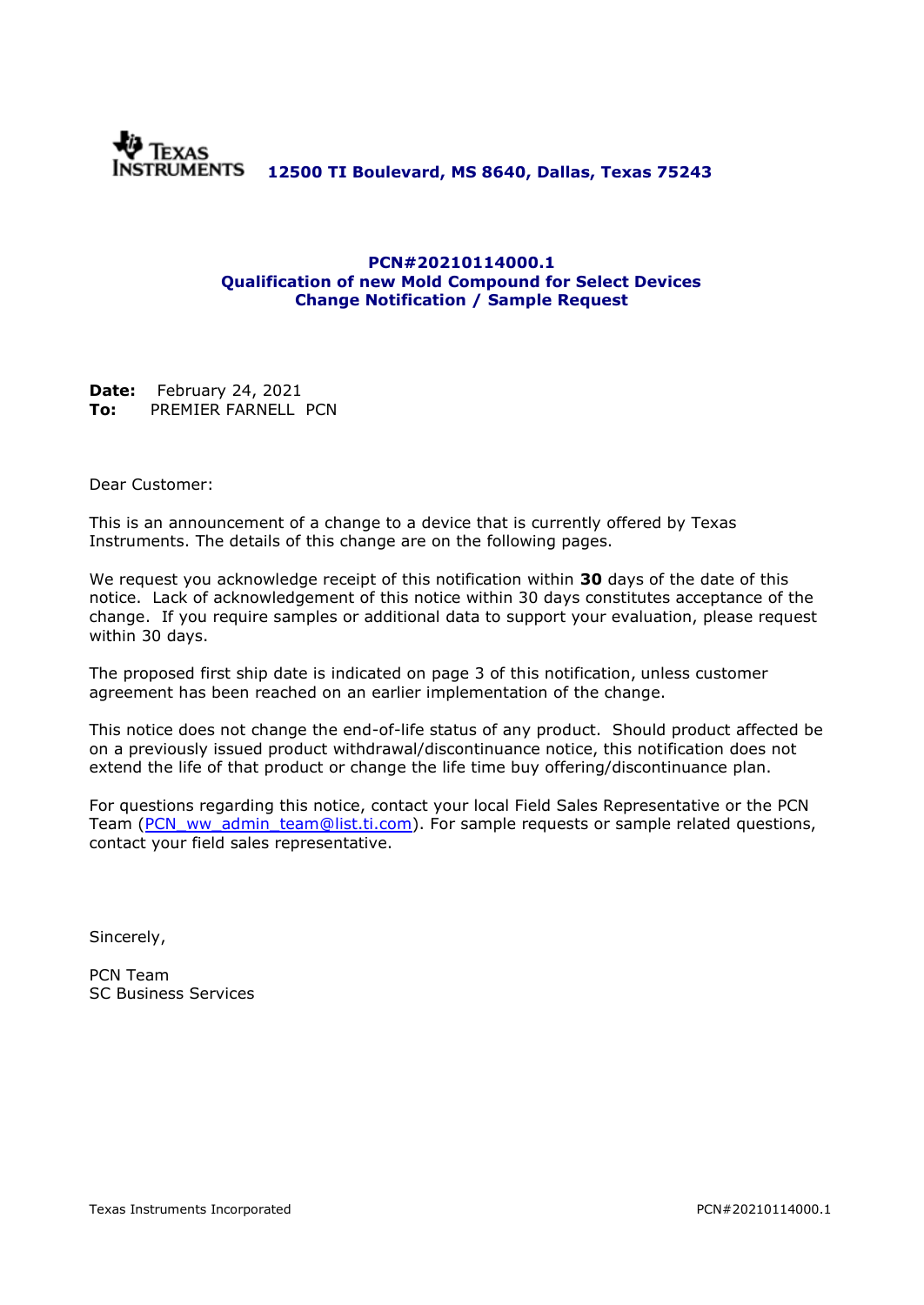#### **20210114000.1 Attachment: 1**

### **Products Affected:**

The devices listed on this page are a subset of the complete list of affected devices. According to our records, these are the devices that you have purchased within the past twenty-four (24) months. The corresponding customer part number is also listed, if available.

| <b>DEVICE</b> | <b>CUSTOMER PART NUMBER</b> |
|---------------|-----------------------------|
| CD4051BE      | null                        |
| CD4052BE      | null                        |
| CD4066BE      | null                        |
| CD4541BE      | null                        |
| LM293P        | null                        |
| LM324N        | null                        |
| <b>LM339N</b> | null                        |
| <b>NA555P</b> | null                        |
| <b>NE555P</b> | null                        |
| SN74HC00N     | null                        |
| SN74HC02N     | null                        |
| SN74HC04N     | null                        |
| SN74HC595N    | null                        |

Technical details of this Product Change follow on the next page(s).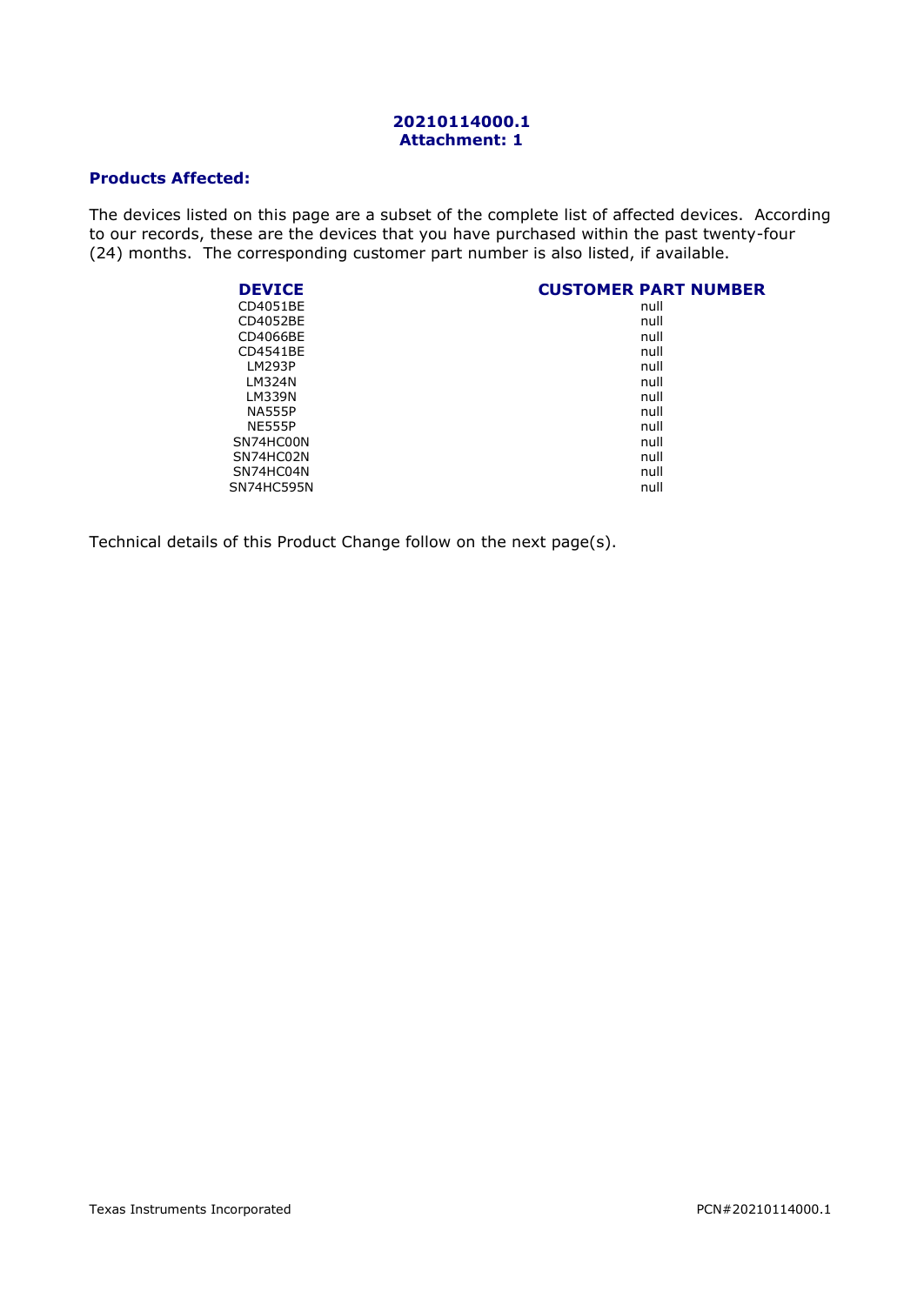| <b>PCN Number:</b>                                                                                                                                                                                                                                                                                          |               | 20210114000.1<br><b>PCN Date:</b> |               |                                         |           |                     |                                                                                          |                                                            | Feb 24, 2021              |                                                        |            |              |  |
|-------------------------------------------------------------------------------------------------------------------------------------------------------------------------------------------------------------------------------------------------------------------------------------------------------------|---------------|-----------------------------------|---------------|-----------------------------------------|-----------|---------------------|------------------------------------------------------------------------------------------|------------------------------------------------------------|---------------------------|--------------------------------------------------------|------------|--------------|--|
| Qualification of new Mold Compound for Select Devices<br><b>Title:</b>                                                                                                                                                                                                                                      |               |                                   |               |                                         |           |                     |                                                                                          |                                                            |                           |                                                        |            |              |  |
| <b>Customer Contact:</b>                                                                                                                                                                                                                                                                                    |               |                                   |               | <b>PCN Manager</b>                      |           | Dept:               | <b>Quality Services</b>                                                                  |                                                            |                           |                                                        |            |              |  |
| <b>Proposed 1st Ship Date:</b>                                                                                                                                                                                                                                                                              |               |                                   |               | <b>Estimated Sample</b><br>May 24, 2021 |           |                     |                                                                                          | Date provided at<br><b>Availability:</b><br>sample request |                           |                                                        |            |              |  |
| <b>Change Type:</b>                                                                                                                                                                                                                                                                                         |               |                                   |               |                                         |           |                     |                                                                                          |                                                            |                           |                                                        |            |              |  |
| <b>Assembly Site</b>                                                                                                                                                                                                                                                                                        |               |                                   |               |                                         | Design    |                     |                                                                                          |                                                            | <b>Wafer Bump Site</b>    |                                                        |            |              |  |
| <b>Assembly Process</b>                                                                                                                                                                                                                                                                                     |               |                                   |               | <b>Data Sheet</b>                       |           |                     |                                                                                          | <b>Wafer Bump Material</b>                                 |                           |                                                        |            |              |  |
| $\boxtimes$<br><b>Assembly Materials</b>                                                                                                                                                                                                                                                                    |               |                                   |               | Part number change                      |           |                     |                                                                                          |                                                            | <b>Wafer Bump Process</b> |                                                        |            |              |  |
| <b>Mechanical Specification</b><br>Packing/Shipping/Labeling                                                                                                                                                                                                                                                |               |                                   |               | <b>Test Site</b>                        |           |                     |                                                                                          |                                                            | <b>Wafer Fab Site</b>     |                                                        |            |              |  |
|                                                                                                                                                                                                                                                                                                             |               |                                   |               |                                         |           | <b>Test Process</b> |                                                                                          |                                                            |                           | <b>Wafer Fab Materials</b><br><b>Wafer Fab Process</b> |            |              |  |
| <b>PCN Details</b>                                                                                                                                                                                                                                                                                          |               |                                   |               |                                         |           |                     |                                                                                          |                                                            |                           |                                                        |            |              |  |
| <b>Description of Change:</b>                                                                                                                                                                                                                                                                               |               |                                   |               |                                         |           |                     |                                                                                          |                                                            |                           |                                                        |            |              |  |
| Texas Instruments is pleased to announce the qualification of a new mold compound for the<br>devices in the Product Affected section below as follows. Device will remain on current Assembly<br>site.                                                                                                      |               |                                   |               |                                         |           |                     |                                                                                          |                                                            |                           |                                                        |            |              |  |
|                                                                                                                                                                                                                                                                                                             |               |                                   |               |                                         |           |                     | <b>Current</b>                                                                           |                                                            | <b>New</b>                |                                                        |            |              |  |
|                                                                                                                                                                                                                                                                                                             |               |                                   | Mold Compound |                                         |           |                     | 013102024401                                                                             |                                                            | 131010100248              |                                                        |            |              |  |
| <b>Reason for Change:</b>                                                                                                                                                                                                                                                                                   |               |                                   |               |                                         |           |                     |                                                                                          |                                                            |                           |                                                        |            |              |  |
| Current mold compound material is no longer available                                                                                                                                                                                                                                                       |               |                                   |               |                                         |           |                     |                                                                                          |                                                            |                           |                                                        |            |              |  |
|                                                                                                                                                                                                                                                                                                             |               |                                   |               |                                         |           |                     | Anticipated impact on Form, Fit, Function, Quality or Reliability (positive / negative): |                                                            |                           |                                                        |            |              |  |
| None                                                                                                                                                                                                                                                                                                        |               |                                   |               |                                         |           |                     |                                                                                          |                                                            |                           |                                                        |            |              |  |
| <b>Anticipated impact on Material Declaration</b>                                                                                                                                                                                                                                                           |               |                                   |               |                                         |           |                     |                                                                                          |                                                            |                           |                                                        |            |              |  |
| No Impact to the<br>$\boxtimes$<br>Material Declarations or Product Content reports are driven from<br>Material<br>production data and will be available following the production<br>release. Upon production release the revised reports can be<br><b>Declaration</b><br>obtained from the TI ECO website. |               |                                   |               |                                         |           |                     |                                                                                          |                                                            |                           |                                                        |            |              |  |
|                                                                                                                                                                                                                                                                                                             |               |                                   |               |                                         |           |                     | <b>Changes to product identification resulting from this PCN:</b>                        |                                                            |                           |                                                        |            |              |  |
| None                                                                                                                                                                                                                                                                                                        |               |                                   |               |                                         |           |                     |                                                                                          |                                                            |                           |                                                        |            |              |  |
| <b>Product Affected:</b>                                                                                                                                                                                                                                                                                    |               |                                   |               |                                         |           |                     |                                                                                          |                                                            |                           |                                                        |            |              |  |
| CD4051BE                                                                                                                                                                                                                                                                                                    |               |                                   | <b>LM293P</b> |                                         |           |                     |                                                                                          | LM393APE4                                                  |                           |                                                        | SN74HC14N  |              |  |
| CD4052BE                                                                                                                                                                                                                                                                                                    | <b>LM324N</b> |                                   |               |                                         |           | LM393P              |                                                                                          |                                                            |                           | SN74HC164N                                             |            |              |  |
| CD4066BE                                                                                                                                                                                                                                                                                                    |               |                                   |               | LM324NE3                                | LM393PE3  |                     |                                                                                          |                                                            |                           |                                                        | SN74HC165N |              |  |
| CD4541BE                                                                                                                                                                                                                                                                                                    |               |                                   |               | <b>LM339AN</b>                          |           | <b>NA555P</b>       |                                                                                          |                                                            |                           |                                                        |            | SN74HC165NE4 |  |
| CD4541BEE4                                                                                                                                                                                                                                                                                                  |               |                                   |               | LM339ANE4                               |           |                     | <b>NE5532P</b>                                                                           |                                                            |                           |                                                        |            | SN74HC595N   |  |
| <b>LM239N</b>                                                                                                                                                                                                                                                                                               |               |                                   |               | <b>LM339N</b>                           |           |                     | NE5532PE4                                                                                |                                                            |                           |                                                        | ULN2003AIN |              |  |
| LM239NE4                                                                                                                                                                                                                                                                                                    |               |                                   | LM339NE3      |                                         |           | <b>NE555P</b>       |                                                                                          |                                                            |                           |                                                        |            | ULN2003AINE4 |  |
| LM258AP                                                                                                                                                                                                                                                                                                     |               |                                   |               | LM358AP                                 |           | SN74HC00N           |                                                                                          |                                                            |                           | <b>ULN2003AN</b>                                       |            |              |  |
| <b>LM258P</b>                                                                                                                                                                                                                                                                                               | <b>LM358P</b> |                                   |               |                                         | SN74HC02N |                     |                                                                                          |                                                            | <b>ULN2003AN-SQ</b>       |                                                        |            |              |  |
| LM2902N<br>LM358PE3                                                                                                                                                                                                                                                                                         |               |                                   |               |                                         | SN74HC04N |                     |                                                                                          |                                                            | <b>ULN2003BN</b>          |                                                        |            |              |  |
| LM2904P<br>LM393AP<br>SN74HC138N                                                                                                                                                                                                                                                                            |               |                                   |               |                                         |           |                     |                                                                                          |                                                            |                           |                                                        |            |              |  |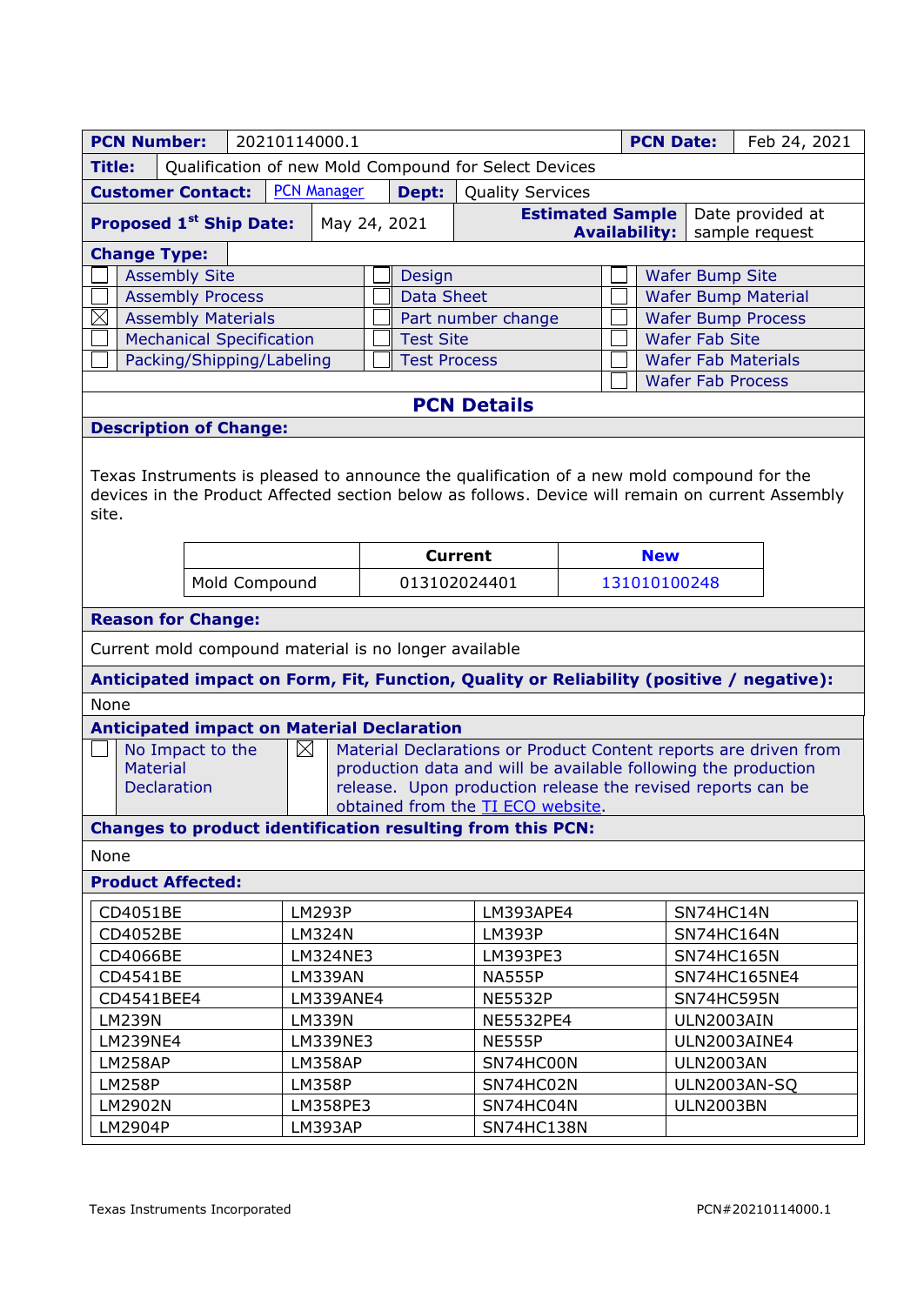# **Qualification Report**

Approve Date 25-Nov-2020

## **Qualification Results**

### Data Displayed as: Number of lots / Total sample size / Total failed

| <b>Type</b>              | <b>Test Name / Condition</b>                    | <b>Duration</b>                  | Qual<br>Device:<br><b>LM239N</b> | Qual<br>Device:<br><b>LM293P</b> | Qual<br>Device:<br><b>LM358P</b> | Qual<br>Device:<br><b>ULN2003AIN</b> |
|--------------------------|-------------------------------------------------|----------------------------------|----------------------------------|----------------------------------|----------------------------------|--------------------------------------|
| $\overline{\phantom{0}}$ | Preconditioning (PDIP)                          | $260C - MSL1$                    | 1/308/0                          | 1/308/0                          | 2/616/0                          | 2/616/0                              |
| AC                       | **Autoclave 121C                                | 96 Hours                         | 1/77/0                           | 1/77/0                           | 2/154/0                          | 2/154/0                              |
| <b>HAST</b>              | **Biased HAST, 130C/85%RH                       | 96 Hours                         | 1/77/0                           | 1/77/0                           | 2/154/0                          | 2/154/0                              |
| <b>HTSL</b>              | **High Temp. Storage Bake,<br>150C              | 1000 Hours                       | 1/77/0                           | 1/77/0                           | 2/154/0                          | 2/154/0                              |
| <b>TC</b>                | **T/C-65C/150C, -65C/+150C                      | 500 Cycles                       | 1/77/0                           | 1/77/0                           | 2/154/0                          | 2/154/0                              |
| П                        | Lead Integrity                                  |                                  | 1/24/0                           | 1/24/0                           | 2/48/0                           | 2480                                 |
| MQ                       | Manufacturability (Assembly)                    | (per mfg. Site<br>specification) | Pass                             | Pass                             | Pass                             | Pass                                 |
| <b>VM</b>                | <b>Visual Quality Reliability</b><br>Inspection | Post Autoclave                   | Pass                             | Pass                             | Pass                             | Pass                                 |
| <b>VM</b>                | <b>Visual Quality Reliability</b><br>Inspection | Post Biased HAST                 | Pass                             | Pass                             | Pass                             |                                      |
| <b>VM</b>                | <b>Visual Quality Reliability</b><br>Inspection | Post Temp Cycle                  | Pass                             | Pass                             | Pass                             | Pass                                 |
| <b>VM</b>                | <b>Visual Quality Reliability</b><br>Inspection | Post biased HAST                 | $\blacksquare$                   |                                  |                                  | Pass                                 |
| <b>XRAY</b>              | X-ray                                           | (top side only)                  | Pass                             | Pass                             | Pass                             | Pass                                 |

- QBS: Qual By Similarity

- Qual Device LM239N is qualified at NC-P

- Qual Device LM358P is qualified at NC-P

- Qual Device ULN2003AIN is qualified at NC-P

- Qual Device LM293P is qualified at NC-P

- Preconditioning was performed for Autoclave, Unbiased HAST, THB/Biased HAST, Temperature Cycle, Thermal Shock, and HTSL, as applicable

- The following are equivalent HTOL options based on an activation energy of 0.7eV : 125C/1k Hours, 140C/480 Hours, 150C/300 Hours, and 155C/240 Hours

- The following are equivalent HTSL options based on an activation energy of 0.7eV : 150C/1k Hours, and 170C/420 **Hours** 

- The following are equivalent Temp Cycle options per JESD47 : -55C/125C/700 Cycles and -65C/150C/500 Cycles Quality and Environmental data is available at TI's external Web site: http://www.ti.com/

**Green/Pb-free Status:**

Qualified Pb-Free(SMT) and Green

For questions regarding this notice, e-mails can be sent to the regional contacts shown below or your local Field Sales Representative.

| Location     | E-Mail                         |
|--------------|--------------------------------|
| USA          | PCNAmericasContact@list.ti.com |
| Europe       | PCNEuropeContact@list.ti.com   |
| Asia Pacific | PCNAsiaContact@list.ti.com     |
| Japan        | PCNJapanContact@list.ti.com    |